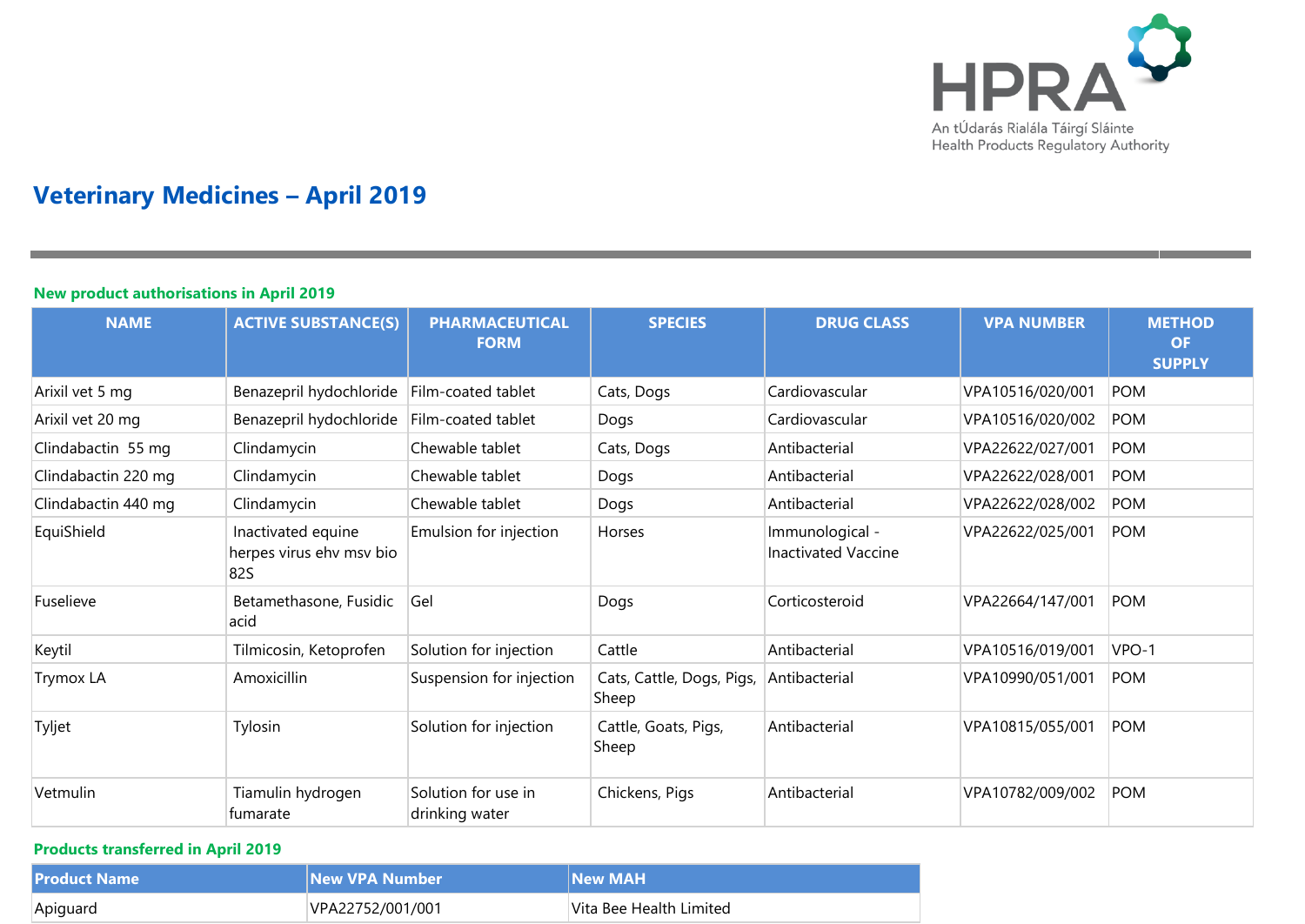

| Bilovet           | VPA22033/055/001 | Bimeda Animal Health Limited                              |
|-------------------|------------------|-----------------------------------------------------------|
| Bovidec           | VPA22783/001/001 | Benchmark Norway AS                                       |
| Hornex            | VPA22762/001/001 | Agri-Lloyd Limited                                        |
| losan             | VPA10795/004/001 | Ecolab Deutschland GmbH                                   |
| Iso - Vet         | VPA22583/001/001 | Piramal Critical Care B.V.                                |
| Iverpraz          | VPA22664/148/001 | Norbrook Laboratories (Ireland) Limited                   |
| Proin 15 mg       | VPA22713/001/001 | Pegasus Laboratories Ireland Limited                      |
| Proin 50 mg       | VPA22713/001/002 | Pegasus Laboratories Ireland Limited                      |
| Selgian 8 kg      | VPA10815/062/001 | Ceva Santé Animale                                        |
| Selgian 20 kg     | VPA10815/062/002 | Ceva Santé Animale                                        |
| Selgian 40 kg     | VPA10815/062/003 | Ceva Santé Animale                                        |
| Vitofyllin 50 mg  | VPA10660/002/001 | WDT - Wirtschaftsgenossenschaft deutscher<br>Tierarzte eG |
| Vitofyllin 100 mg | VPA10660/002/002 | WDT - Wirtschaftsgenossenschaft deutscher<br>Tierarzte eG |
|                   |                  |                                                           |

## **Specific product updates (for animal record keeping purposes)**

**Products withdrawn in April 2019**

| <b>Product Name</b> | <b>VPA Number</b> | <b>MAH</b>                                 |
|---------------------|-------------------|--------------------------------------------|
| Avinew              | VPA10454/026/001  | Boehringer Ingelheim Vetmedica<br>GmbH     |
| Cobactan            | VPA10996/209/001  | Intervet Ireland Limited                   |
| <b>CLIK 5 %</b>     | PVPA10960/001/001 | Cross Vetpharm Group Limited               |
| Demyrin             | VPA10397/028/001  | Elanco Europe Ltd                          |
| <b>Flick</b>        | VPA22664/126/001  | Norbrook Laboratories (Ireland)<br>Limited |